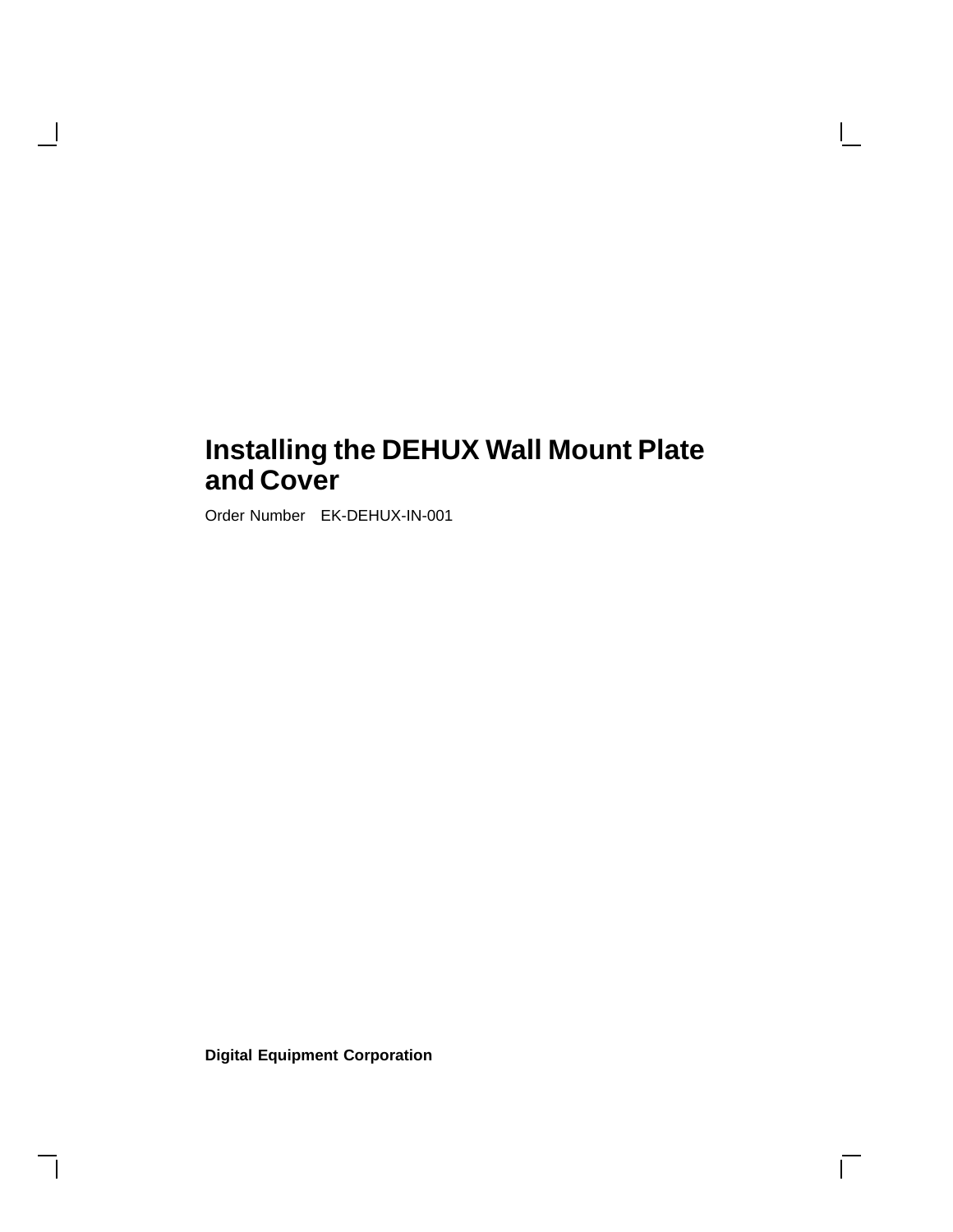#### **February, 1991**

The information in this document is subject to change without notice and should not be construed as a commitment by Digital Equipment Corporation. Digital Equipment Corporation assumes no responsibility for any errors that may appear in this document.

The software described in this document is furnished under a license and may be used or copied only in accordance with the terms of such license.

No responsibility is assumed for the use or reliability of software on equipment that is not supplied by Digital Equipment Corporation or its affiliated companies.

Restricted Rights: Use, duplication, or disclosure by the U. S. Government is subject to restrictions as set forth in subparagraph (c) (1) (ii) of the Rights in Technical Data and Computer Software clause at DFARS 252.227–7013.

Copyright © Digital Equipment Corporation 1991

All Rights Reserved. Printed in U.S.A.

The following are trademarks of Digital Equipment Corporation: DEC, DECbridge, DECconnect, DEChub, DECnet, DECserver, Digital, LAT, ThinWire, and the DIGITAL logo.

This document was prepared and published by Educational Services Development and Publishing, Digital Equipment Corporation.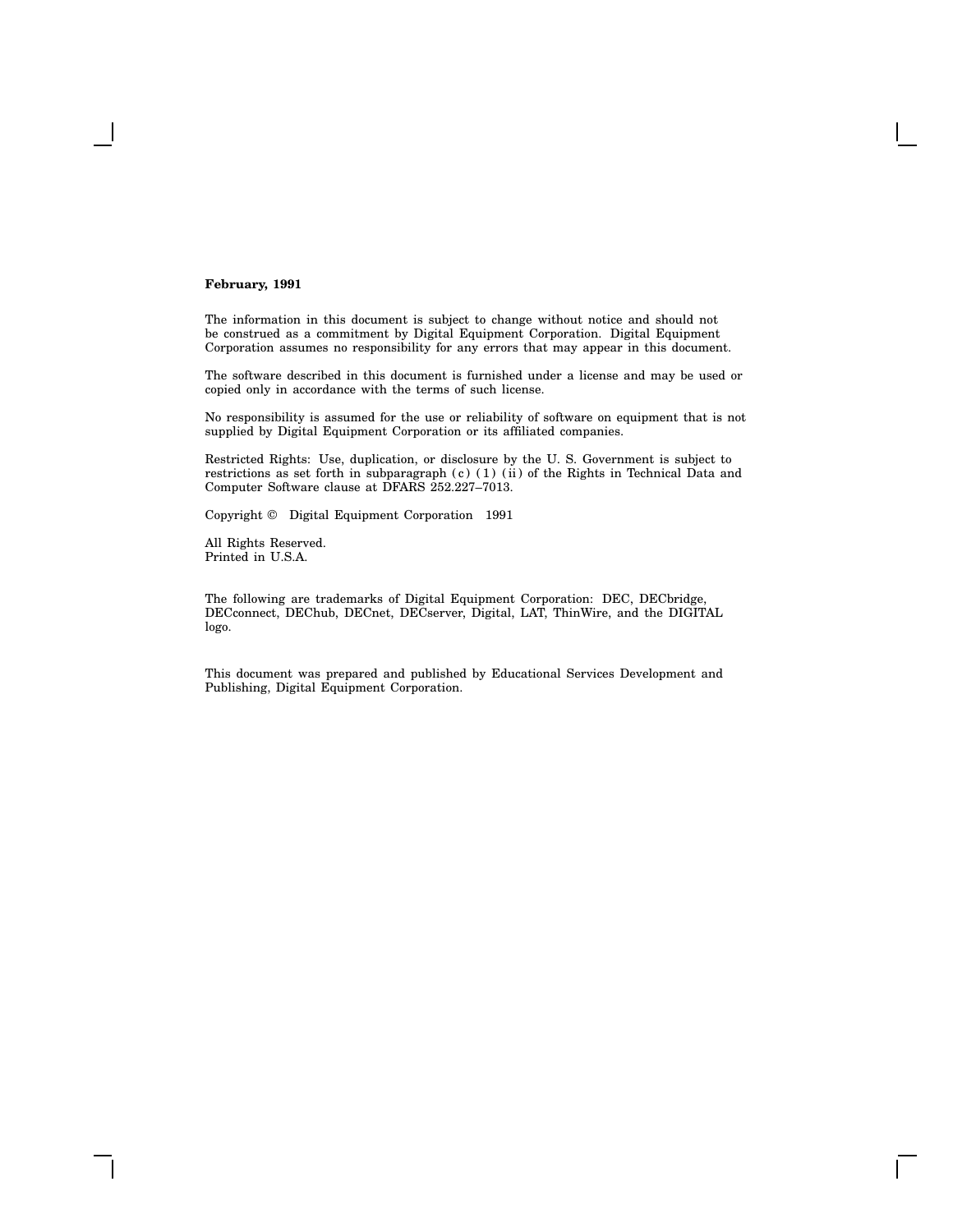# **Contents**

 $\mathbf{L}$ 

| $Specifications \ldots \ldots \ldots \ldots \ldots \ldots \ldots \ldots \ldots \ldots \ldots \ldots \ldots$ |  |  |  |  |  |  |  |  |  |  |  |  |
|-------------------------------------------------------------------------------------------------------------|--|--|--|--|--|--|--|--|--|--|--|--|
|                                                                                                             |  |  |  |  |  |  |  |  |  |  |  |  |

## **Figures**

 $\blacksquare$ 

 $\mathsf{l}$ 

|  | - 2 |
|--|-----|
|  |     |
|  |     |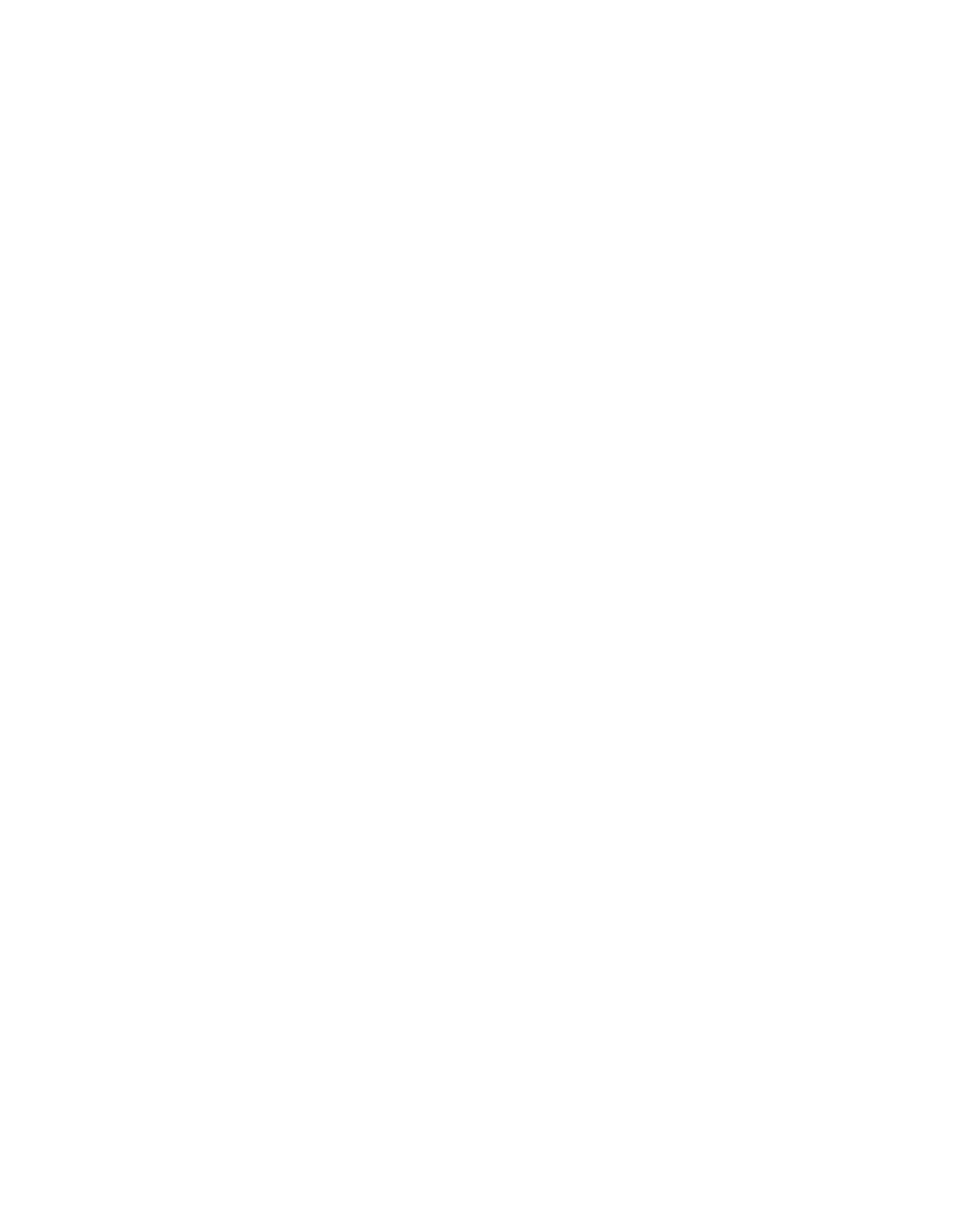## **Introduction**

The DEHUX wall mount plate and cover option is for use with the DEChub 90 Ethernet Backplane. The wall mount plate holds the backplane, standard 19" rack mount patch panels and the cover. This option is used to mount the DEChub 90 on a wall or office partition. The wall mount plate comes with the hardware required to mount the unit on a solid wall, hollow wall, or office partition. This guide tells you how to install the DEHUX wall mount plate and cover.

### **Installation**

When picking a location for the wall mount plate the weight of the plate, backplane, and cables must be considered. The total weight of the DEHUX wall mount plate and cover and the DEChub 90 backplane with power supply and eight modules is approximately 45 pounds.

#### **Wall Mount Installation**

1. Locate the wall mount plate (Figure 1), and and have someone hold it in place against the wall. To place the LED indicators of the Work Group units at eye level it is recommended that the top of the wall plate be approximately 63 inches from the floor.

#### **NOTE**

**Note that there are eight slotted mounting holes in the wall mounting plate, use the four nearest the corners for stability. The others are to be used if the unit cannot be securely fastened to the mounting surface using the four corner holes.**

2. Mark the four slotted mounting hole locations on the wall and set the wall mounting plate aside.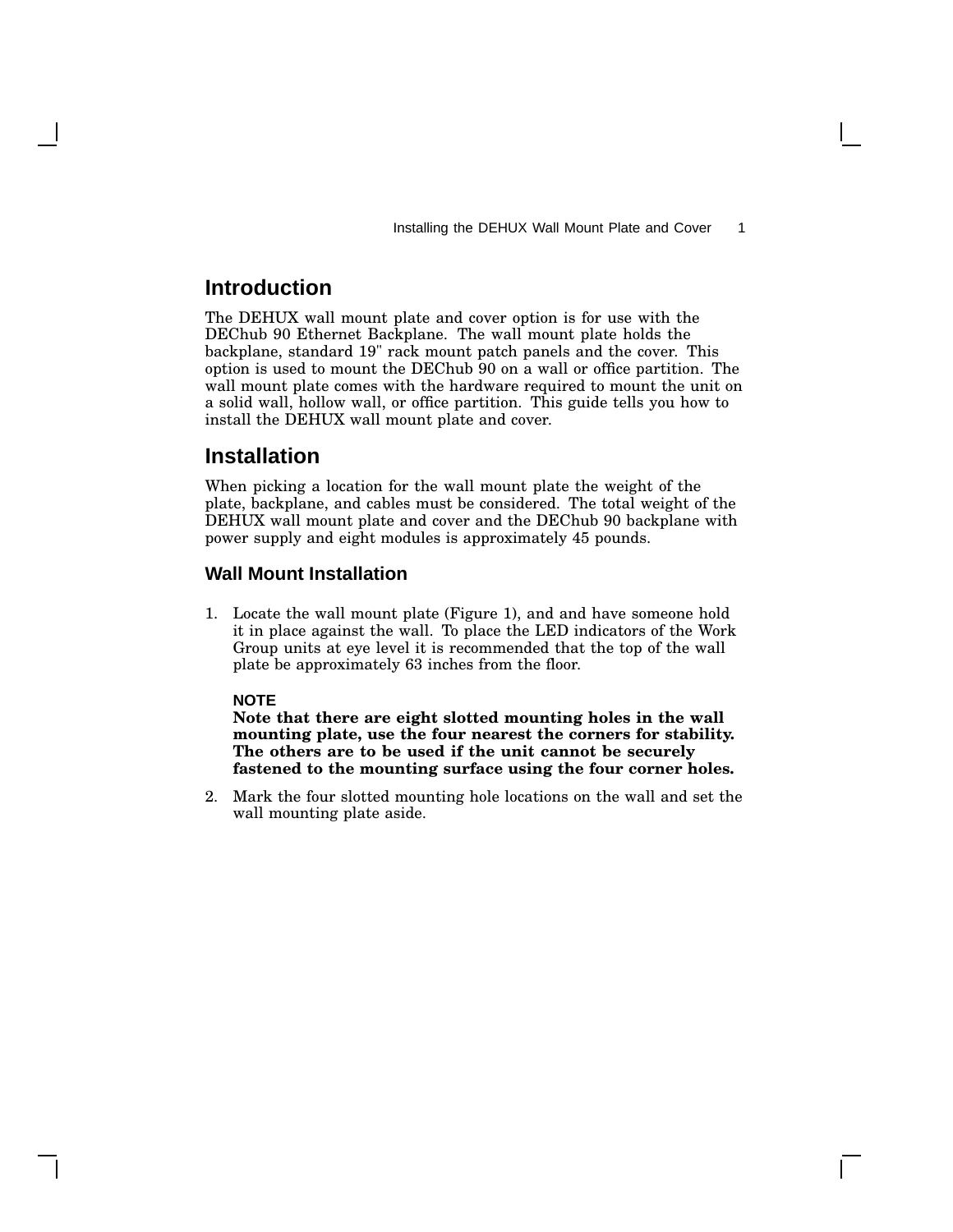$\overline{\phantom{0}}$ 



## **Figure 1 Wall Mount Plate**

LJ-00572-TI0.DG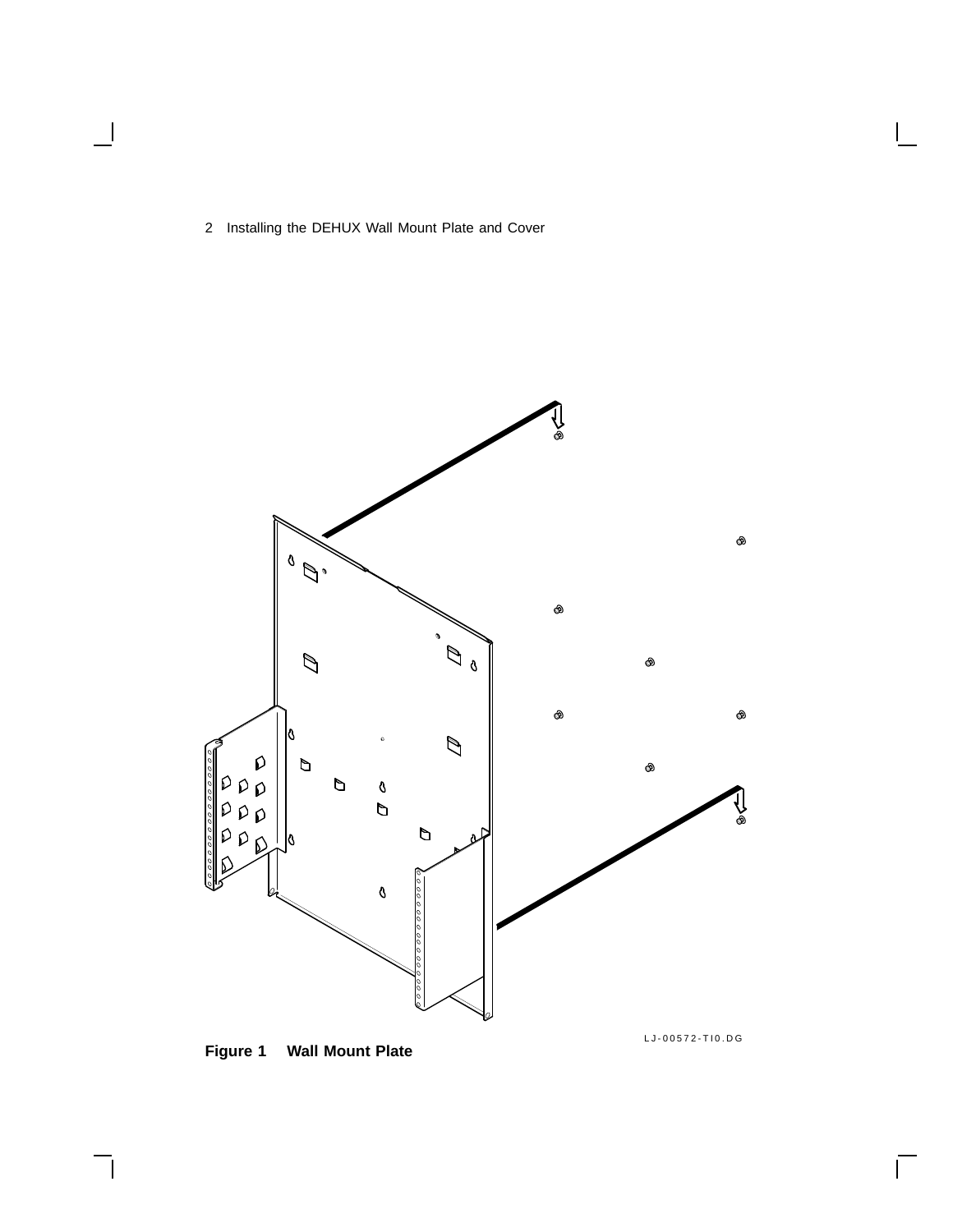3. Select the appropriate fastener for the mounting surface.

The supplied wood screws can be used when the mounting surface is wood that is a minimum of 3/8" thick.

The supplied hollow wall fasteners can be used when the mounting surface is a hollow wall that is a maximum of 5/8" thick.

4. Using the selected fastener prepare to hang the wall mounting plate.

*Wood Screws:*

- a. Using a 7/64 inch bit drill pilot holes at the locations marked on the wall.
- b. Screw the wood screws into the pilot hole until the screw head is 1/4 inch from the surface of the wall.

*Hollow Wall Fasteners:*

- a. Using a 7/16 inch bit drill pilot holes at the locations marked on the wall.
- b. Insert the hollow wall fasteners in the pilot holes and set in place by tightening the screws.
- c. Unscrew each mounting screw until the screw head is 1/4 inch from the wall.
- 5. Set the slotted holes of the wall mount plate over the heads of the screws, and slide down until the screws contact the top of the slots.
- 6. Tighten the mounting screws.
- 7. Place the backplane over the four hooks on the wall mount plate, and press down until the backplane locks into place as shown in Figure 2.

Refer to the *DEChub 90 Ethernet Backplane Owner's Manual* (EK-DEHUB-OM) for more information on installing the backplane.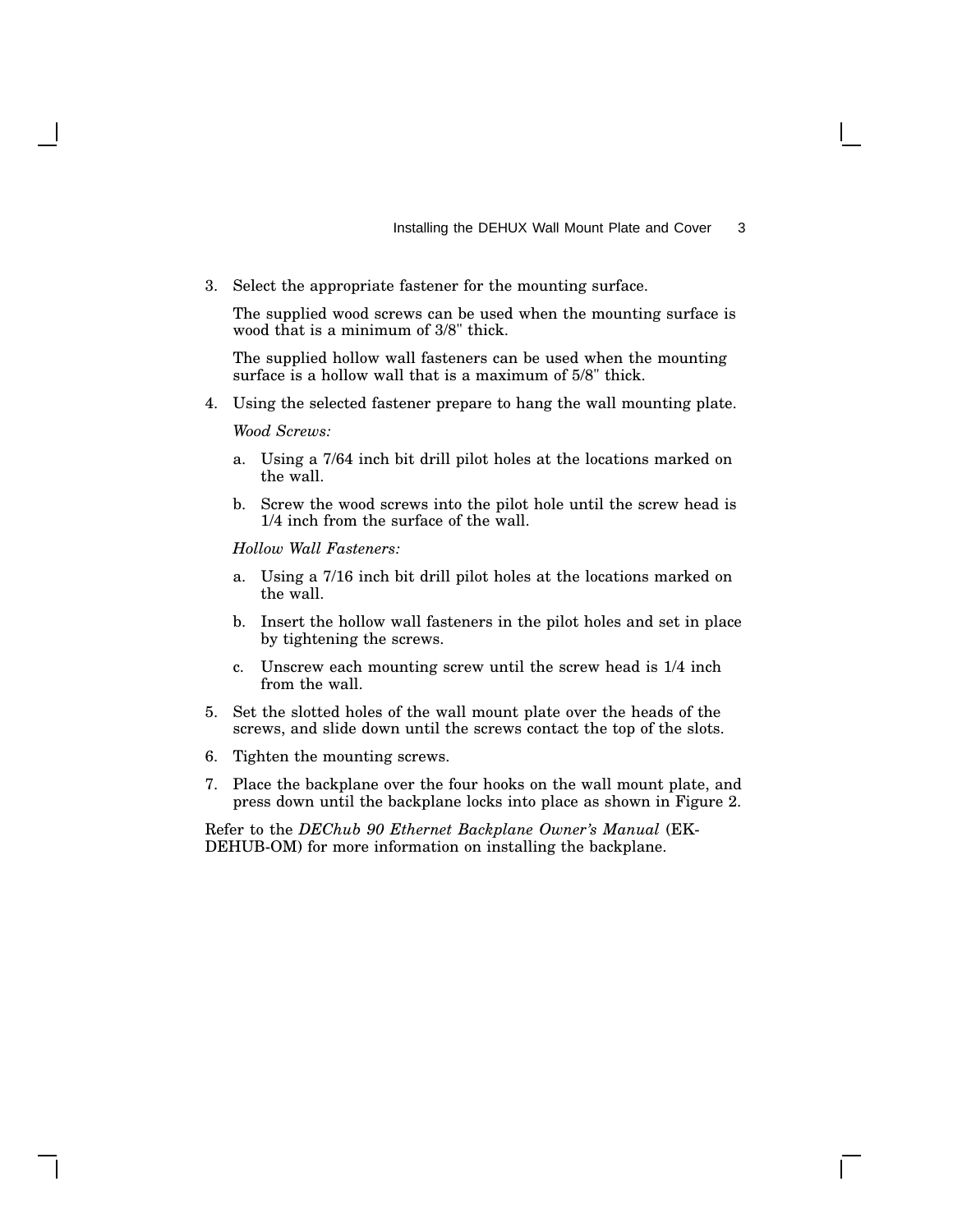$\overline{\phantom{a}}$ 

 $\overline{\phantom{a}}$ 



**Figure 2 Installing the Backplane on the Wall Mount Plate**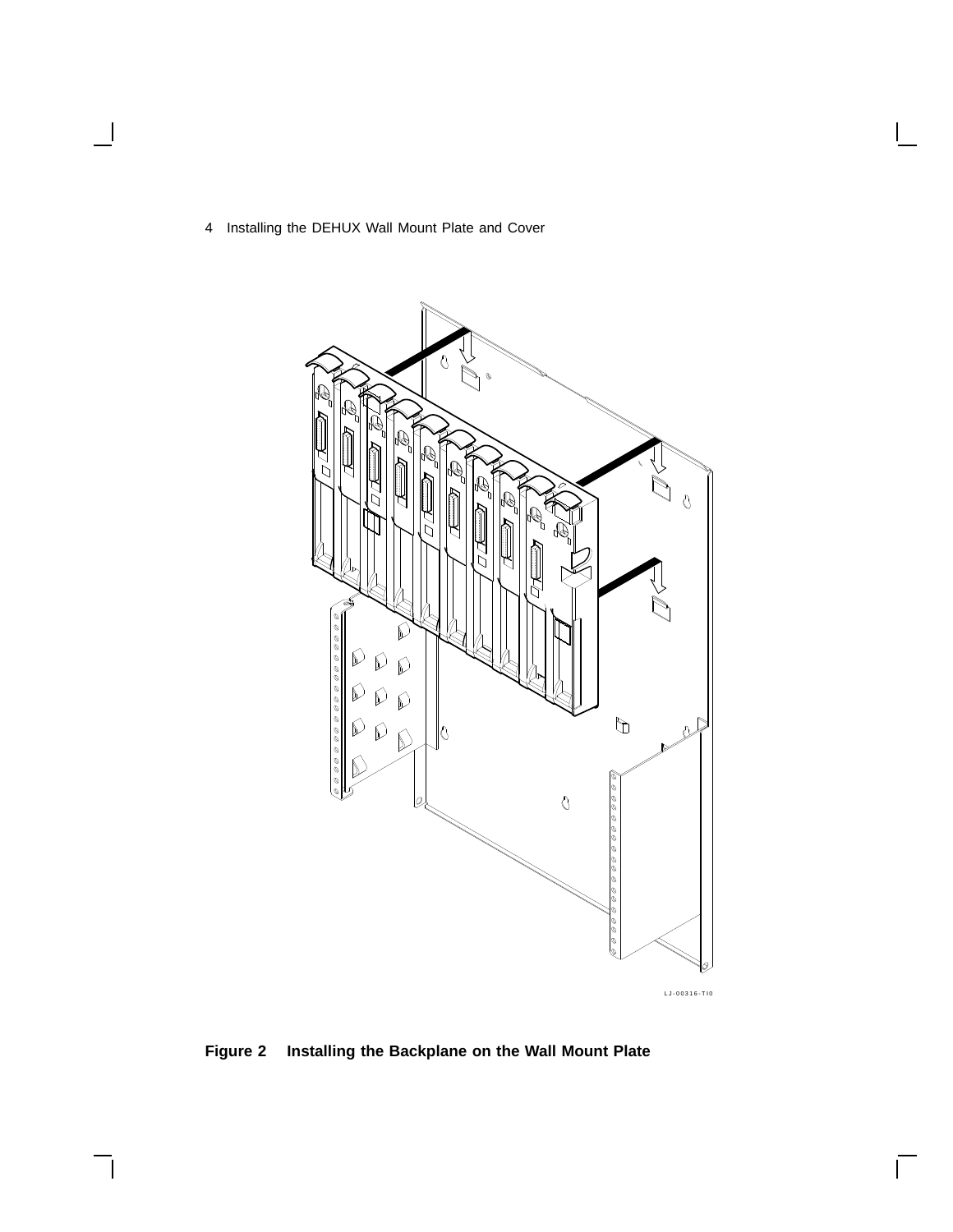#### **Office Partition Mounting**

- 1. Locate the office partition brackets and four (4) #6 screws that came with the wall mount plate.
- 2. Attach the office partition brackets, using the #6 screws, to the wall mount plate.
- 3. Hang the wall mount plate on the office partition.
- 4. Attach the backplane to the wall mount plate as shown in Figure 2.

Refer to the *DEChub 90 Ethernet Backplane Owner's Manual* (EK-DEHUB-OM) for more information on installing the backplane.

#### **Patch Panel Installation**

The patch panel may be Digital Equipment Corporation supplied or customer supplied. The DEHUX mounts will accept a variety of standard 19 inch panels with a maximum height of 10½ inches. This provides space for two standard 5¼ inch or 3½ inch high patch panels. Each panel is secured to the mounting brackets using four screws. The left hand mounting bracket pivots to allow access to the back of the installed patch panels without fully removing the patch panel(s). Cables are dressed down the left side using cable-ties and the loops stamped in the hinged mounting bracket.

#### **Installing the Cover**

The DEHUX cover is an attractive office environment compatible enclosure providing protection and security for the backplane and installed components. After you are finished installing and cabling the Work Group units you can install the cover as shown in Figure 3. For security the cover has two holes in its lower left and right corners that align with two holes in the wall mount plate. You can use a lock or some other device to lock the cover in place.

To install the DEHUX cover:

- 1. Place the cover over the wall mount plate, backplane, and distribution panels.
- 2. Slide the cover down until the top back edge of the cover catches on the top lip of the wall mount plate.

The cover can be locked to the wall plate using holes located at the lower left and lower right of the cover.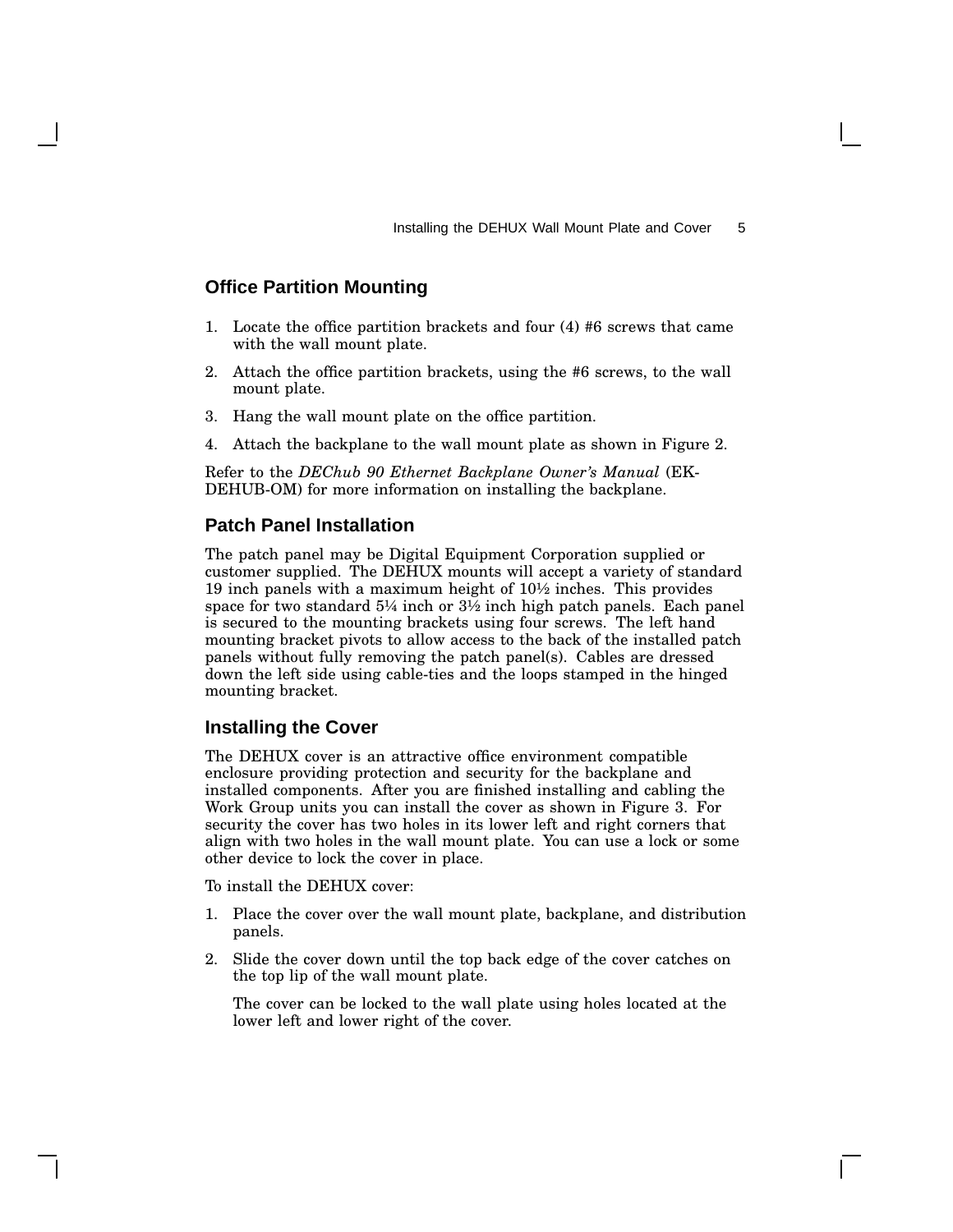$\blacksquare$ 

3. Mark the location label and slide it in to the slots on the top of the cover.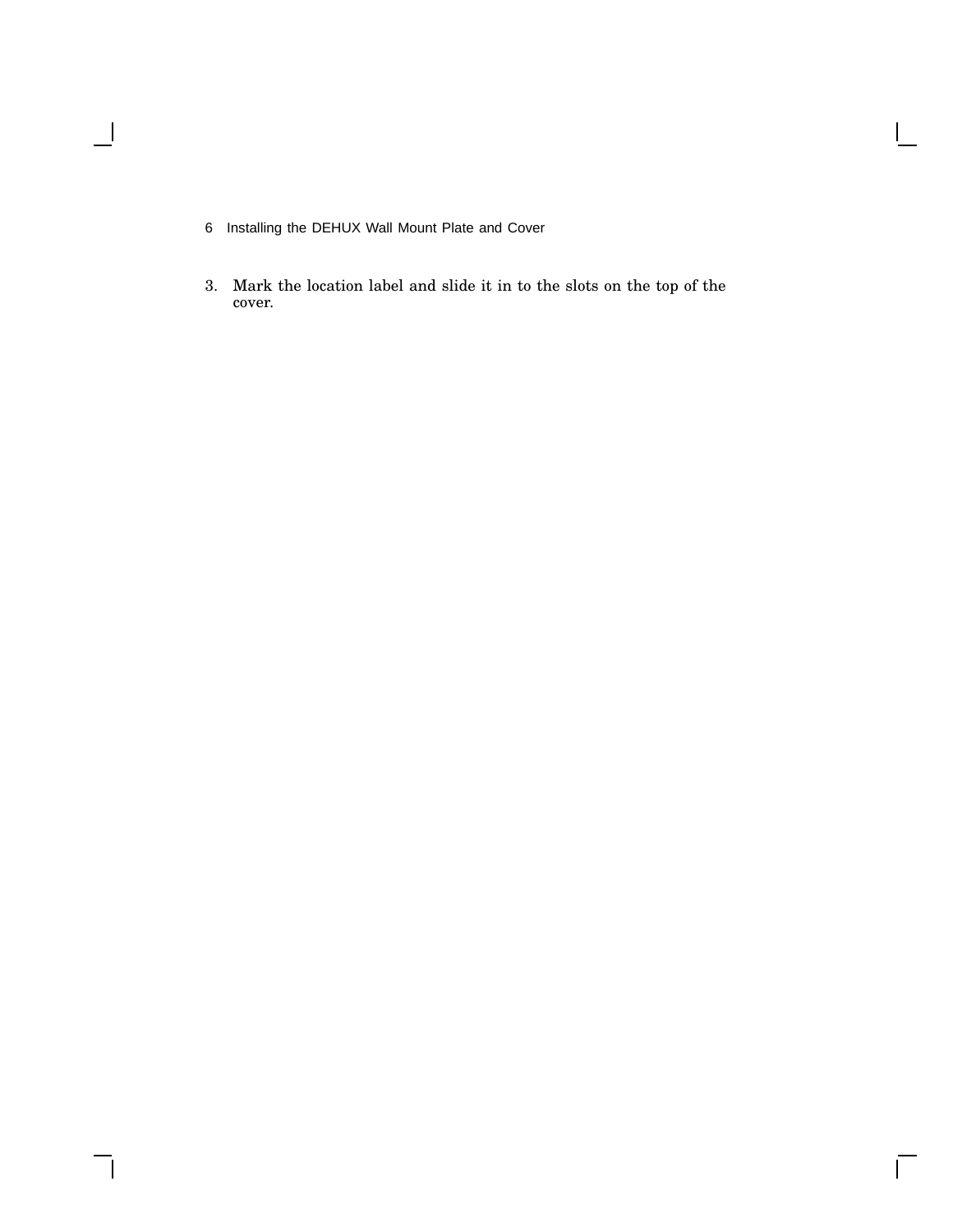

LJ-00570-TI0.DG

 $\bar{\Gamma}$ 

**Figure 3 Installing the Cover**

 $\overline{\phantom{a}}$ 

 $\mathsf{l}$